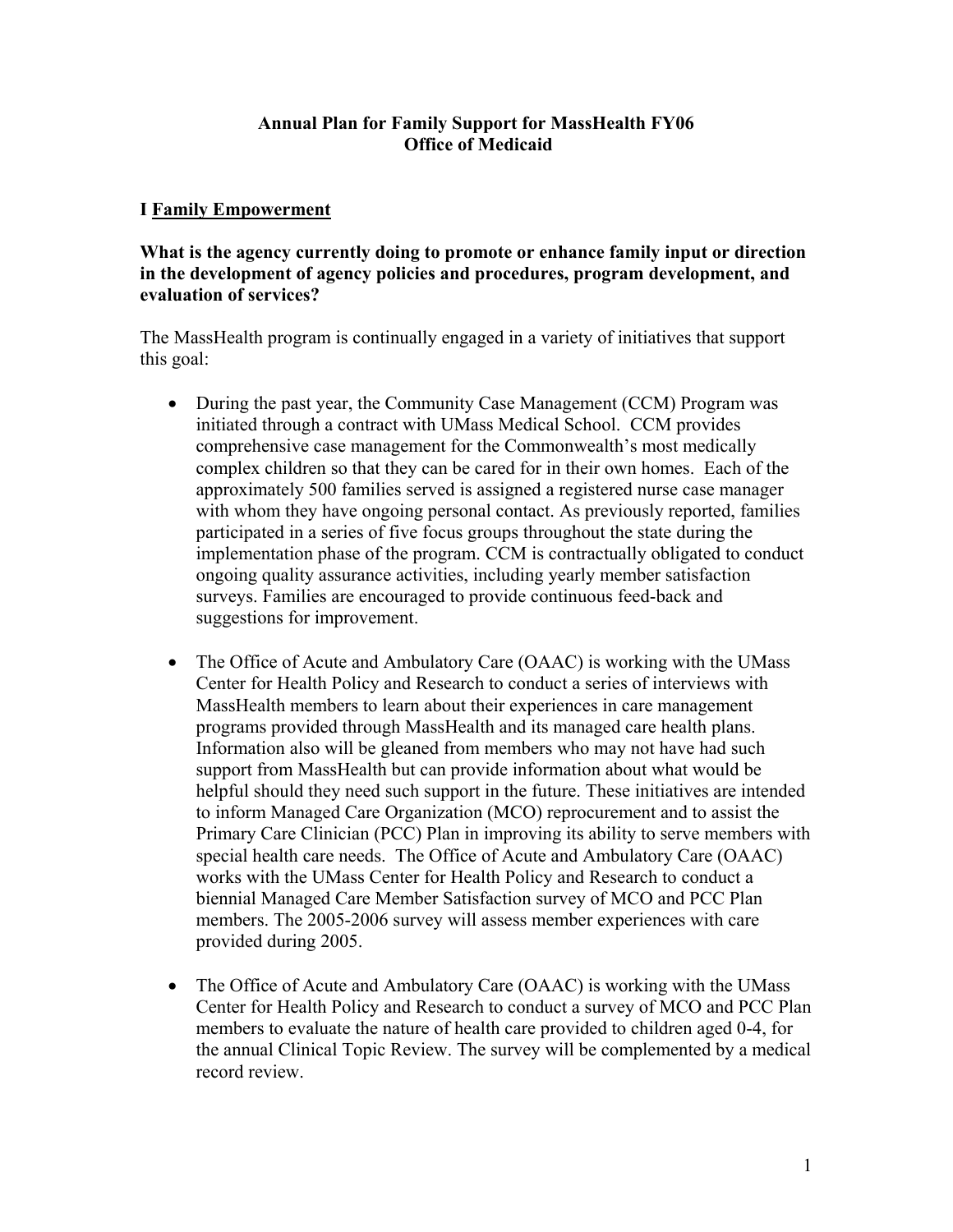• The PCC Plan/Massachusetts Behavioral Health Partnership has a Family Advisory Council. The Council provides a forum for discussion of client rights, and family consultation and input into policies, programs, and projects. During the past year, the Council has reviewed numerous new initiatives including Access to Psychopharmacology, Acute Inpatient availability, Medicaid pharmacy, the Outcome measurement initiative, Coordinated Family Focused Care, the and the various Performance Incentive projects. The Family Advisory Council convened joint meetings with the Consumer Advisory Council in order to work on projects of mutual interest.

# **II Family Leadership**

# **What training opportunities does the agency currently offer to families/individuals that would enhance their repertoire of skills?**

• The Coordinated Family Focused Care (CFFC) pilot trains and hires family members to work as Family Partners in the program. Currently, 25 family members work full-time as Family Partners. CFFC has an on-going training program for Family Partners provided by a nationally known "Parent trainer" in which training is provided bi-monthly across the state.

#### **What new ideas or proposals would the agency initiate to give families/individuals more opportunities to develop and /or exercise their leadership skills?**

This type of activity is largely supported through the mission agencies.

#### **III Family Support Resources and Funding**

#### **What are the current resources/funding that the agency allocates to family support? What are ways that the agency provides flexible funding to families that allow them to customize their services?**

• Neighborhood Health Plan, one of four MassHealth contracted managed care organizations, employs a Parent Consultant who provides information and support to NHP-enrolled MassHealth families of children with special health care needs, including linkages to a variety of parent support groups and information about resources available through special education in Massachusetts. The Parent Consultant also informs and educates NHP staff about the needs of their enrollees with special needs. A web based resource directory provided by the health plan also offers a link to a site called "Smart Neighbor", which was created with direct input from the Parent Consultant and provides members with a variety of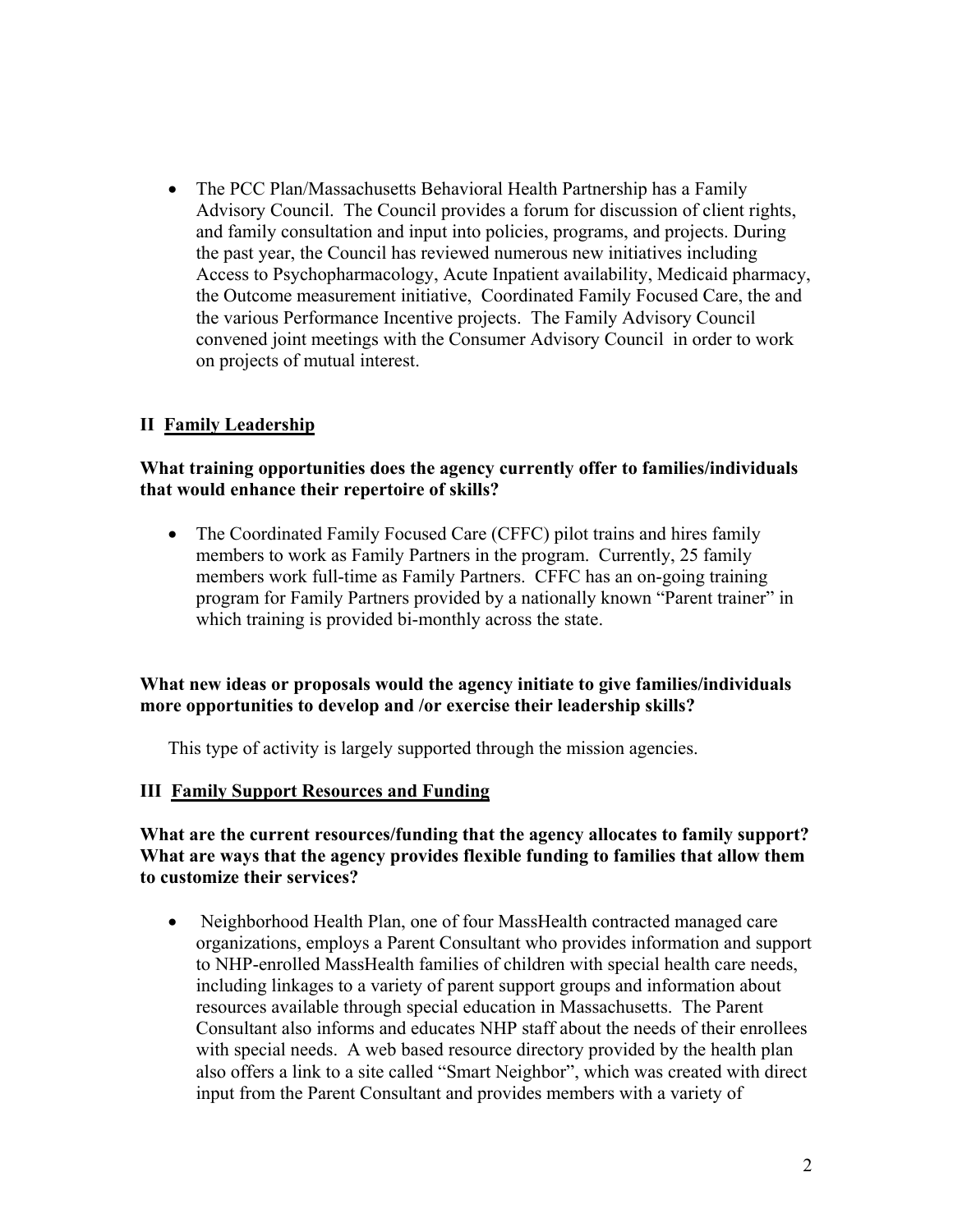community based resources and other information pertinent to issues involving disabled children.

- One of the covered services in the behavioral health area is that of a Family Support Team, designed to support caregivers of members with behavioral health conditions. Family Consultation and Family therapy are covered services.
- The Personal Care Attendant (PCA) Program provides funding for members with disabilities to hire persons of their choosing to provide for their basic activities of daily living and related needs.
- The CFFC model with the PCC plan is jointly funded in collaboration between MassHealth, DSS, DMH, and DOE. This program provides flexible funding for families to identify, secure, and develop natural supports to meet their needs. Examples include mentoring services for their child, non-medically necessary transportation, camper ships and after-school programs.

# **Are there new initiatives proposed to help families design individualized services and supports?**

Families are active participants in the ongoing CCM case management process. Service plans are developed at frequencies that meet the needs of the individual children, with all children having a plan developed at least once per year.

• The Performance Incentive project on the Enhanced Outpatient Service model for DSS involved families is based on individualized, family-driven service delivery. The family convenes a team of professional and natural supports that assist them in identifying individualized solutions to meet their treatment goals.

# **IV Access to Services and Support**

**What are current examples of ways the agency is educating families on how to access services in a timely and effective manner? What are some illustrations of different services and resources, which promote good access to information and referral?** 

MassHealth engages in ongoing development and distribution of flyers, brochures, member newsletters and websites containing relevant information. In addition, MassHealth staff participated in the development of *Directions,* **a Resource Guide for Families of Children with Special Health Care Needs** that is intended to assist families in planning and coordinating care. This Guide was published by DPH in English and Spanish. It is distributed through the PCC Plan Support Materials Catalog so that providers will have it available to assist their patients. The four MassHealth-contracted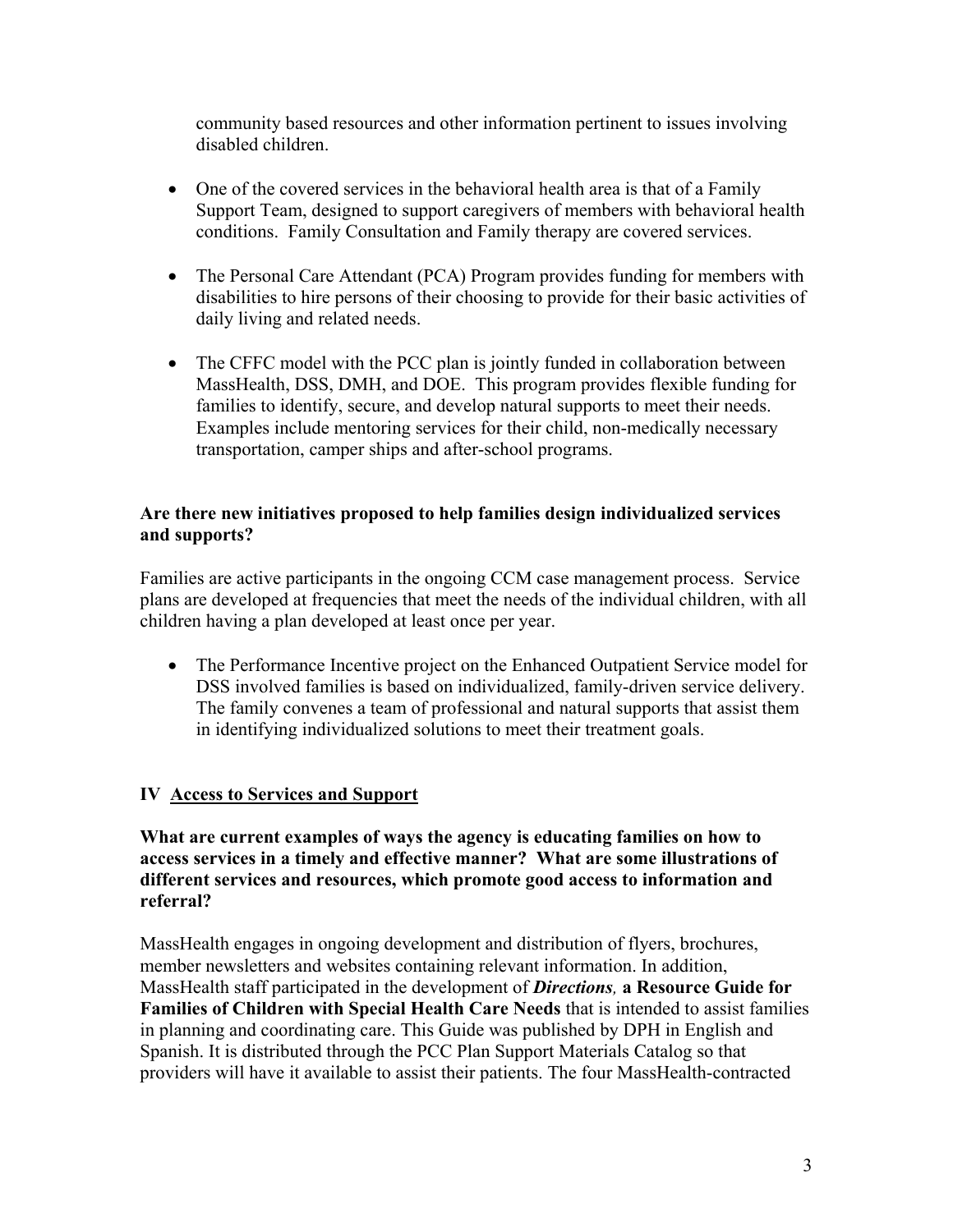MCOs also use the book as a resource for their pediatric members with special care needs and their families.

- MassHealth notices all members under 21 years of age by mail, upon enrollment and annually, regarding the Early and Periodic Screening Diagnosis and Treatment Services (EPSDT) that are available and how to access those services.
- The Massachusetts Behavioral Health Partnership recently updated a guide book co-authored with the Department of Social Services - "Guide to Crisis Prevention and Planning for Foster and Adoptive families." The guide contains familyfriendly information on how to assist their child in a psychiatric crisis.
- The Massachusetts Behavioral Health Partnership's Family Stabilization Team (FST) program was recently featured in the DSS newsletter for foster families. It detailed the program, supports available, and who to call for more information.
- Each month MBHP forwards to PAL (Parent Advocacy League) copies of their outpatient access reports. These reports are utilized to inform their local communities.

# **What new initiative(s) will the agency undertake to promote good local access to information and resources?**

• MassHealth will acquire additional noticing capability with the acquisition of a new Medicaid Information System. Noticing will be available via, e-mail and other communication technology.

# **V Culturally Competent Outreach and Support**

# **What are the current activities or services that the agency offers that ensure culturally appropriate access and supports to ethnically, culturally, and linguistically diverse families and individuals?**

- Publications that are developed for member education and outreach are produced in response to the ethnic, cultural and linguistic needs of the members.
- OAAC is expanding its multicultural Adolescent Anticipatory Guidance Public Awareness Campaign to include additional materials in Spanish and has developed materials in Portuguese. These teen /parent friendly media pieces are being displayed on buses, trains, in school buildings and on bookmarks in collaboration with school nurses in targeted areas that are matched with a high rate of Spanish and Portuguese speakers.
- Healthy Mother/Healthy Baby booklets, produced by CMS, are mailed to all new mothers for a year after delivery to assist them in identifying and supporting normal and delayed developmental growth. These booklets are sent to mothers in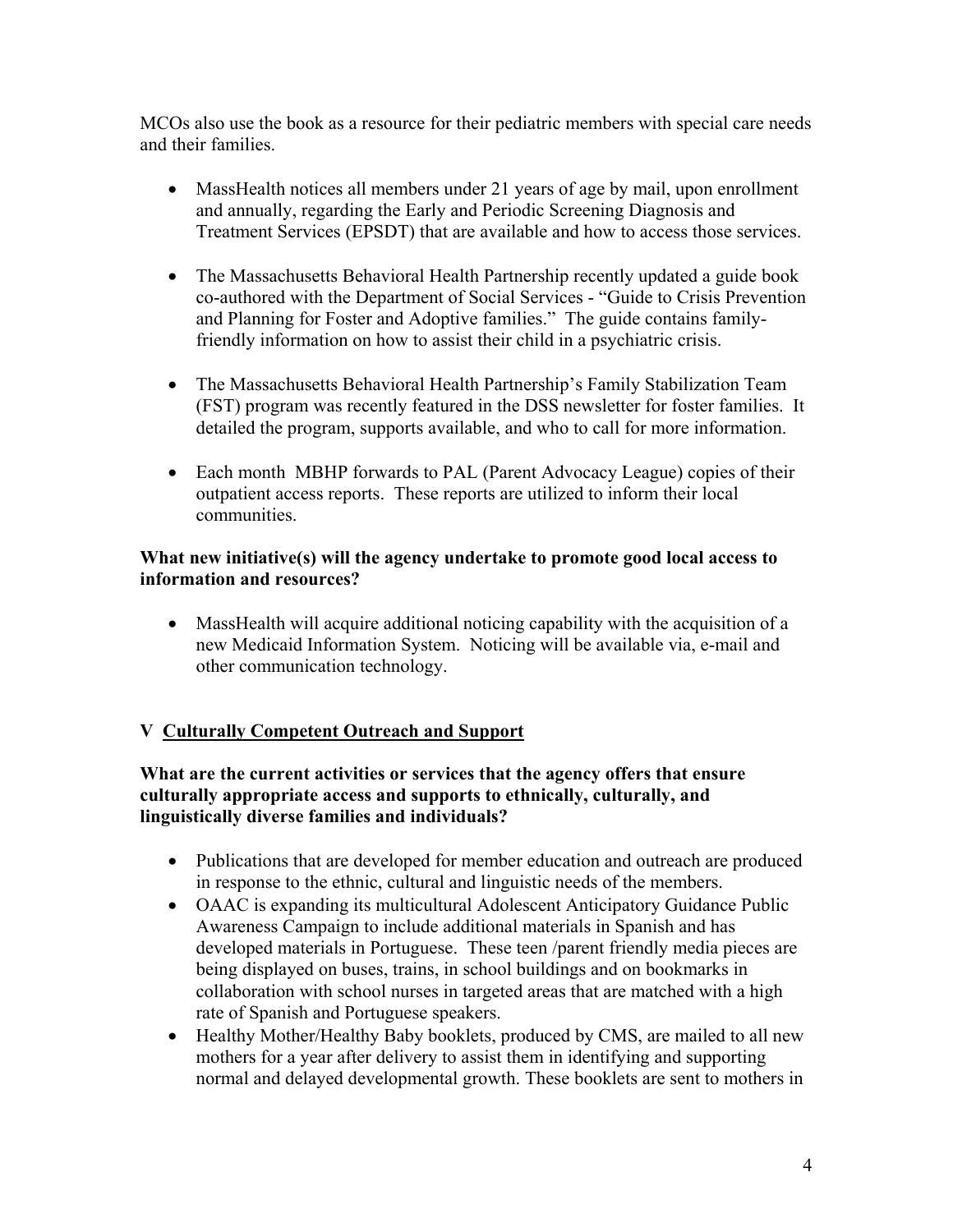either English or Spanish depending on the preferred language indicated on their member file.

The Office of Acute and Ambulatory Care recently awarded \$880,000 in grants to hospitals for interpreter costs associated with Emergency Departments and Psychiatric units.

> o For the 2004-2005 QI Goal cycle, MassHealth allowed MCOs to select two Plan-Specific QI Goals, in addition to focusing on three Standard QI Goals. Until June 30, 2005, Network Health (NH) selected CLAS as one of its Plan-Specific Goals. The Plan initially focused on assessing the results of a NH staff survey, to gauge baseline-employee knowledge, and developed initiatives accordingly. BMCHP has focused on CLAS during previous QI cycles. Although the current QI Goal structure no longer includes Plan-Specific Goals, these MCOs, as well as the others, continue to promote culturally appropriate access and supports through various ongoing initiatives.

The PCC Plan is working through its contract with the Massachusetts Behavioral Health Partnership for PCC Performance Improvement Management Services to seek input from PCCs on their needs for training and education to improve their ability to serve members with culturally diverse backgrounds.

# **What new ideas/initiatives will the agency propose to outreach and meet the needs of culturally diverse families and individuals?**

• The Data Warehouse will allow for enhanced assessment of racial, ethnic, gender, age and geographical data to guide delivery of services and appropriate initiatives including publications.

# **VI Interagency Collaboration**

# **What are the current activities that the agency is collaborating with other EOHHS agencies to promote more effective service delivery and maximization of resources?**

- Representatives of the MassHealth OAAC and the Program Policy LTC/Elder Affairs units continue to participate in the Massachusetts Consortium for Children with Special Health Care Needs. The Consortium consists of a Family Participation Workgroup, Care Coordination Workgroup, academic institutions, health plan, providers and representatives of DPH, DMH, DPH and others.
- OAAC participation in the Children Youth and Families Coordinating Team, the Advisory Committee of the MA Child Psychiatry Access Project .
- OAAC participation in the School Readiness Indicators Project at the Department of Early Education and Care including the development of a website for parents to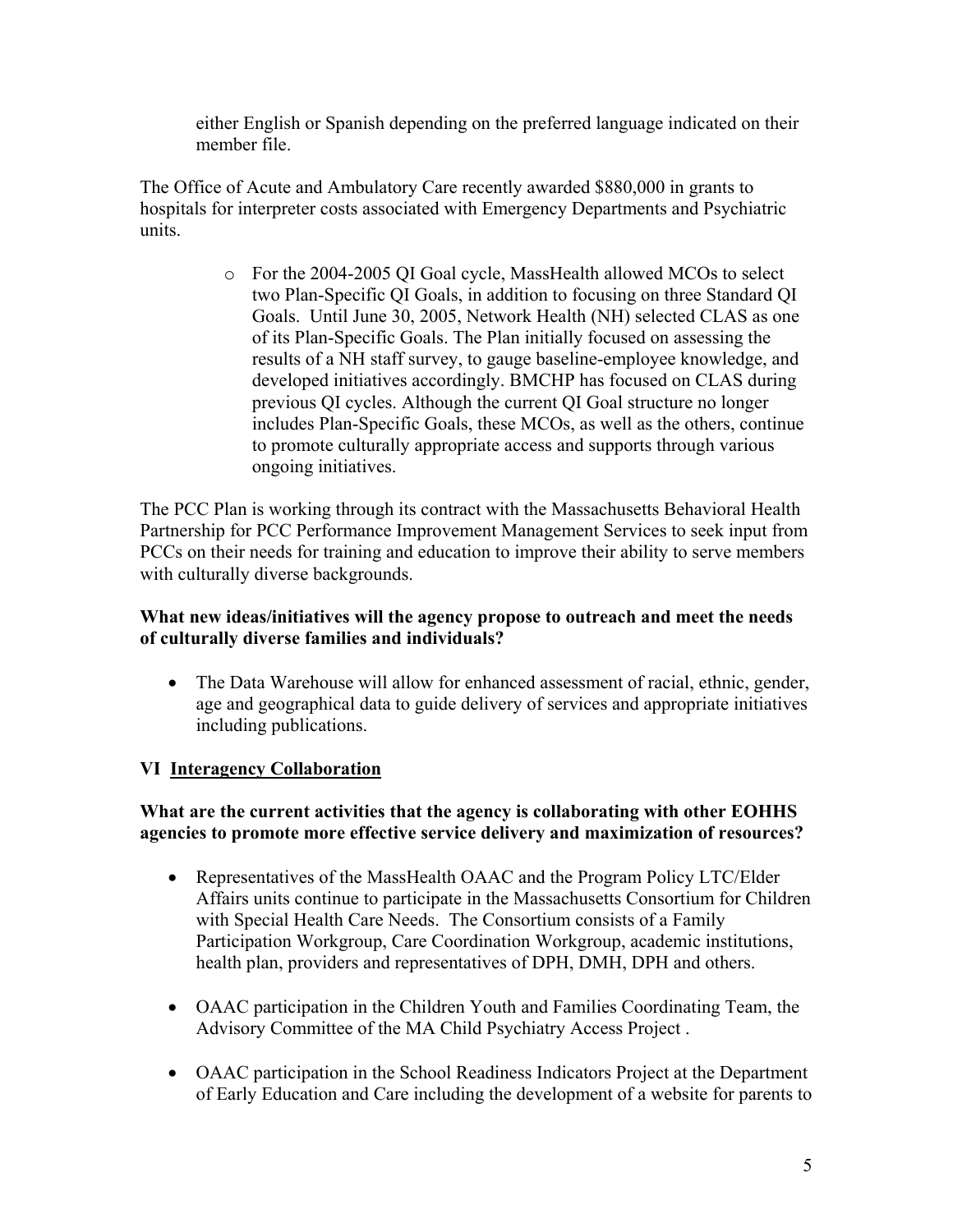access information about preparing their children for school and locating appropriate resources including health care.

- MCO Program and PCC Plan staff facilitate regular Maternal and Child Health and Special Populations workgroups with MCO representatives. .These workgroups provide a forum for MCOs to collaborate on initiatives and discuss best practices, and involve guest speakers on topics of interest. In addition, the Massachusetts Adolescent Anticipatory Guidance Public Awareness Campaign workgroup, consisting of representatives of MassHealth, DPH, UMass MAP, DOE, and Argus Communications, is relaunching the MAAGPAC campaign, initially launched during 2003 and aims to encourage adolescents to seek wellcare and anticipatory guidance from their health care providers..
- MassHealth and DSS co-sponsor a pilot program to enroll children who have special health care needs and who are living in DSS foster care at the time of initial enrollment into a MassHealth contracted managed care organization. The medical pilot program provides a nurse practitioner to each enrolled child to provide and/or arrange for a full range of medical and behavioral health services to be delivered in the child's foster home or other appropriate settings when medically necessary. The nurse practitioner works with the child's DSS case manager, foster family and primary care physician to develop an individualized medical care plan and arrange for the child to obtain necessary care and services. The DSS case manager remains responsible for the delivery of social services and other non-medical supports so the provision of a full range of medical and non medical services is being addressed for the child. The pilot program affords an opportunity for the two state agencies to monitor and evaluate the effectiveness of targeted case management as delivered to the most medically complex MassHealth eligible children residing in the state's care and custody. The pilot is called Special Kids/Special Care and currently serves approximately 100 children.
- MassHealth Behavioral Health and MBHP are collaborating with the Office for Child Care Services (OCCS) to evaluate the effectives of pairing a mental health clinic with a child care provider to support children's tenure in the child care program and address any emotional or behavioral health needs.
- MBHP and DSS are collaborating to improve the delivery of specialized assessments and services for children who engage in fire-setting and sexualized behaviors.
- MBHP and DSS collaborated on training for acute inpatient facilities titled the "Treatment Improvement Series" addressing after-care planning and coordination with families, DSS, and other systems.
- In addition to the aforementioned initiatives, MBHP regional leadership meets regularly with their Area counterparts at DSS, DMH, DPH, DMR and DYS to discuss local programmatic needs. This has led to specific program development,